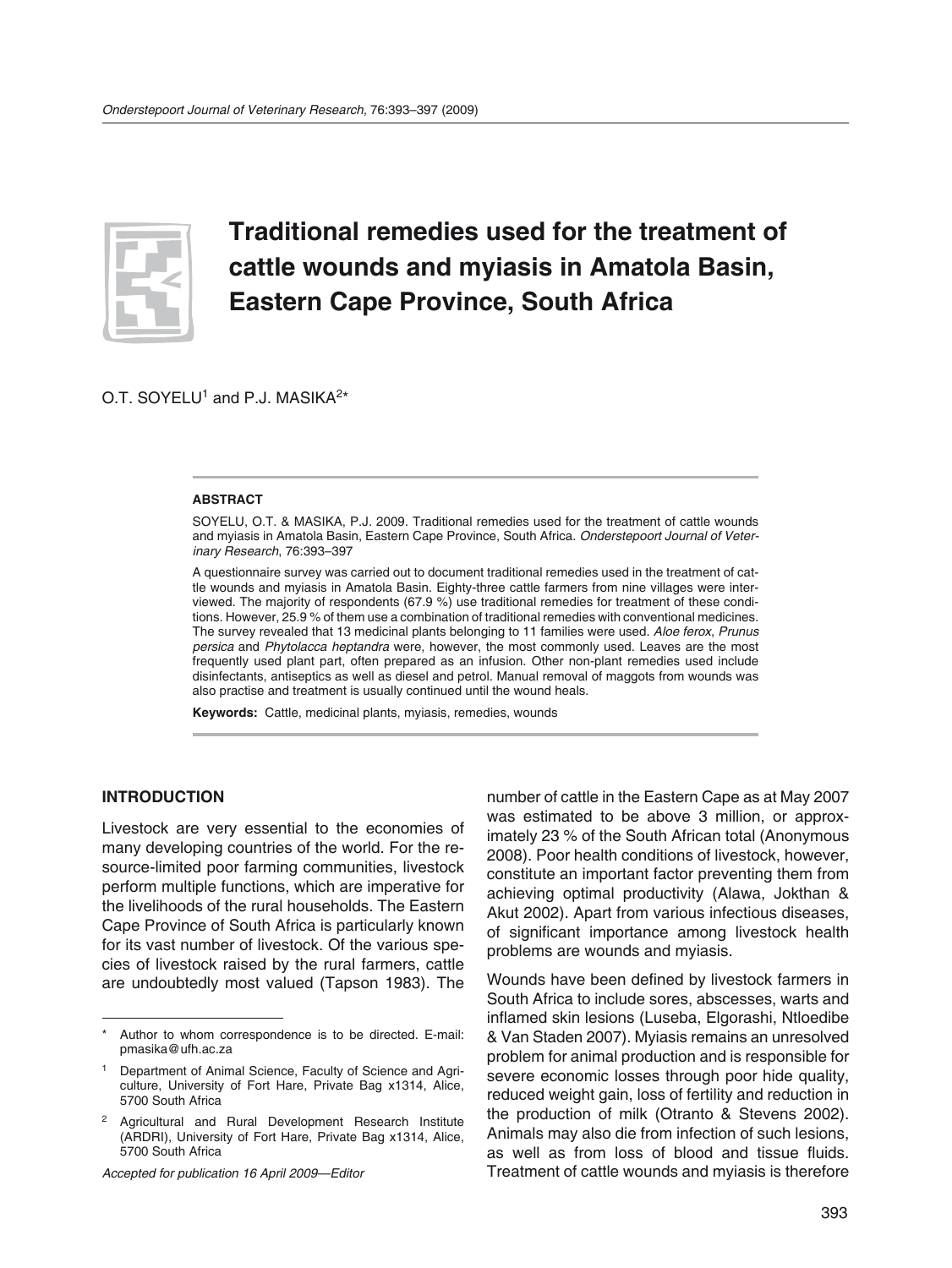considered vital in order to improve and increase productivity.

In recent years, the cost of conventional medicines for use in animals has escalated and they have thus become unaffordable to most livestock raisers (Njoroge & Bussmann 2006). Traditional remedies and practices, the ethno-veterinary medicines (EVMs), are now sometimes the only available alternative to expensive or unavailable modern forms of health care (Luseba & Van der Merwe 2006). The World Health Organization (WHO 2002, cited by Kiringe 2006) attributed the popular use of traditional medicine among rural communities to it being affordable, readily accessible and culturally acceptable.

The use of EVMs in the treatment of animal health problems, including wounds, has been in practice for a long time in the Eastern Cape Province (Masika, Sonandi & Van Averbeke 1997; Van Wyk, Van Oudtshoorn & Gericke 1997). An ethnobotanical study by Grierson & Afolayan (1999) documented 38 plant species frequently used for human wound treatment in the Province. However, traditional remedies for the treatment of livestock wounds and myiasis have not been documented. This fact underlines the urgency in documenting and preserving traditional knowledge before it is lost forever (Tabuti, Dhillion & Lye 2003). Therefore, the main objective of this study was to document the traditional remedies and practices used for the treatment of cattle wounds and myiasis by cattle owners in the Amatola Basin.

## **MATERIALS AND METHODS**

#### **Study area**

The Amatola Basin is a remote area in the Amathole District Municipality of the Eastern Cape Province, South Africa. It is an area comprising 13 villages and is bounded to the north by the Amatola mountain range. The major part of the Basin is well suited for extensive livestock production; therefore, livestock constitute the main component of the farming enterprise among the inhabitants of the Amatola Basin (Tapson 1983).

## **Methodology**

A questionnaire survey was carried out in nine villages selected randomly out of the 13 villages in Amatola Basin. A total of 83 structured questionnaires were administered by personal interviews with cattle farmers using the Snowball sampling technique (Singh, Pandey & Aggarwal 2007). Two

cattle farmers identified in each of the selected villages were interviewed. Thereafter they assisted in identifying other respondents and the cycle continued until the end of the survey period. Questionnaires were so structured to obtain information on the various traditional remedies and practices used for the treatment of cattle wounds and myiasis in the study area. Samples of plants used were collected with the help of the farmers and voucher specimens were deposited in the Giffen Herbarium at the University of Fort Hare. The data were analysed to obtain frequencies using the Statistical Analyses System, version 8.0 (SAS 1999) for Microsoft Windows.

## **RESULTS AND DISCUSSION**

The results of the survey indicated that wounds and myiasis were serious health problems of cattle in the study area. A great majority of the interviewed farmers reported incidences of wounds and myiasis (84.3  % and 92.5  %, respectively) in their herds. This could be because of the high level of parasitic infestations (particularly ticks) and poor management practices. Farmers attributed cattle wounds to various causes such as tick bites (56.6  %), castration  $(18.9 %)$ , abscesses  $(13.2 %)$  and wire-cuts (9.4  %), as well as from fighting among cohorts (1.89  %). Thus, tick bite is the main cause of cattle wounds, predisposing animals to abscesses and fly larvae infestations (Kaufman, Koehler & Butler 2006; Moyo & Masika 2009). Similar results were also reported among the Tsonga people in Limpopo Province of South Africa (Luseba & Van der Merwe 2006). The high level of tick infestation in the Amatola Basin is strongly associated with ineffective and poorly managed dipping systems. Respondents indicated that there is no structured or routine maintenance programme in place to ensure the proper management of the diptanks.

About a half of the respondents (53.2  %) attributed the cause of myiasis to be unidentified blue-flies, which lay their eggs on the wounds of the animals. The rest did not know what its cause is. Respondents were able to diagnose myiasis when the animal wounds got bigger and drained blood-tinged fluid having a foul smell. The most damaging myiasiscausing flies (Chrysomya spp., Cochliomyia spp.) deposit their eggs in and around wounds. Their larvae crawl into the wound, and burrow deep into the underlying tissues to feed. They develop through three larval stages (Hall 2004), causing extensive local tissue damage. Chrysomya chloropyga has been reported to be a primary and secondary cause of sheep myiasis in South Africa and Lucilia cuprina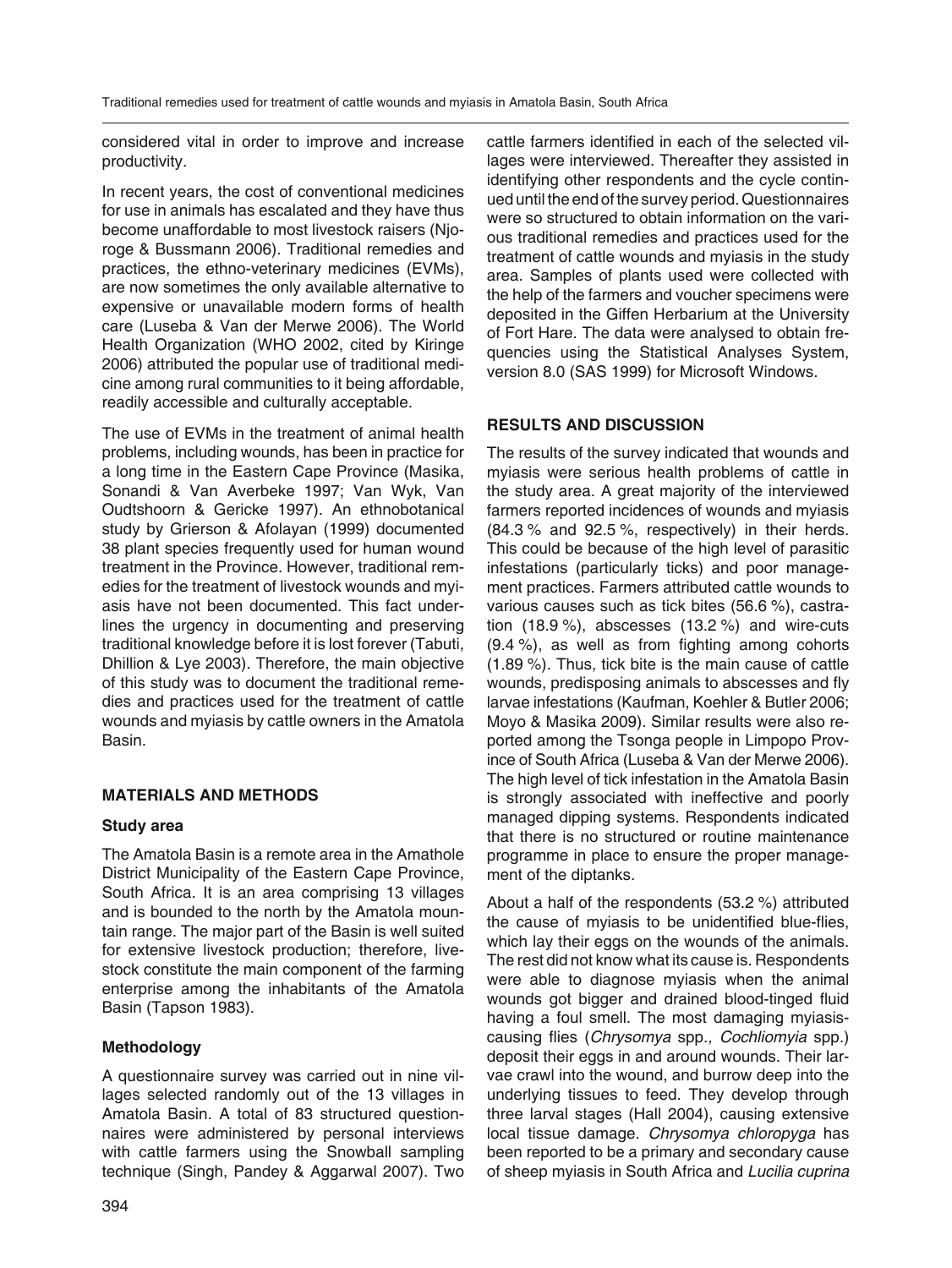is responsible for the condition known as "blowfly strike" of sheep in a number of countries including South Africa (Hall 1991). However, there is inadequate data on the myiasis-causing flies of cattle and the direct economic losses that can be attributed to these flies in South Africa.

Resource-limited livestock farmers are often faced with the problem of low income and limited access to veterinary services. Therefore, for the management of animal health problems and also to improve productivity, they often depend on traditional knowledge (Meyer, Afolayan, Taylor & Engelbrecht 1996).

TABLE 1 List of plants used for the treatment cattle wounds and myiasis, plant part used and method of preparation reported by the respondents in Amatola Basin, Eastern Cape

| <b>Family and scientific name</b>    | Local name                | <b>Plant part</b>     | <b>Method of preparation</b>                                                                                     |
|--------------------------------------|---------------------------|-----------------------|------------------------------------------------------------------------------------------------------------------|
| Asphodelaceae                        |                           |                       |                                                                                                                  |
| Aloe ferox Mill                      | Ikhala                    | Leaves                | (1) Infusion used as a wash for wounds<br>(2) Juice applied as dressing for wounds                               |
| Asteraceae                           |                           |                       |                                                                                                                  |
| Haplocarpha scaposa Harv.            | Isikhali                  | Root                  | Decoction used as a wash for wounds                                                                              |
| Fabaceae                             |                           |                       |                                                                                                                  |
| Calpurnia aurea (Aiton) Benth        | Umbethu<br>Umhlahlampethu | Leaves                | Infusion used as a lotion for wounds. Effective<br>against maggot-infested wounds                                |
| Acacia karroo Hayne                  | Umnga                     | Leaves                | Crush leaves and mix with Madubula                                                                               |
| Schotia latifolia Jacq.              | Umgxam                    | Bark                  | Decoction used as a wash for wounds                                                                              |
| Lamiaceae                            |                           |                       |                                                                                                                  |
| Plectranthus ambiguous (Bolus) Codd  | Irhajojo                  | Leaves<br><b>Stem</b> | (1) Infusion used as a wash for wounds<br>(2) Sap applied to wounds. Effective against<br>maggot-infested wounds |
| Phytolaccaceae                       |                           |                       |                                                                                                                  |
| Phytolacca heptandra Retz.           | Umnyanja                  | Leaves                | Infusion/decoction used as a wash for maggot-<br>infested wounds                                                 |
| Pittosporaceae                       |                           |                       |                                                                                                                  |
| Pittosporum viridiflorum Sims        | Umkwenkwe                 | Root                  | Decoction used as a wash for wounds                                                                              |
| Ptaeroxylaceae                       |                           |                       |                                                                                                                  |
| Ptaeroxylon obliquum (Thunb.) Radlk  | Umthathi                  | Leaves<br><b>Bark</b> | (1) Leaf decoction used as a wash for wounds<br>(2) Crush bark and mix with used oil to form paste               |
| Rosaceae                             |                           |                       |                                                                                                                  |
| Prunus persica (L.) Batsch.          | Ipesika                   | Leaves                | Infusion used as a wash for wounds. Effective<br>against maggot-infested wounds                                  |
| Sapindaceae                          |                           |                       |                                                                                                                  |
| Hippobromus pauciflorus (L.f.) Radlk | Ulatile                   | Leaves                | Infusion used as a wash for wounds                                                                               |
| Solanaceae                           |                           |                       |                                                                                                                  |
| Solanum sodomeum                     | <b>Umthuma</b>            | Leaves<br>Fruits      | (1) Infusion used as a wash for wounds<br>(2) Crush fruits and add fat to form paste                             |
| Tiliaceae                            |                           |                       |                                                                                                                  |
| Grewia occidentalis L.f.             | Umnqabasa                 | Leaves<br>Twigs       | Infusion used as a lotion for wound                                                                              |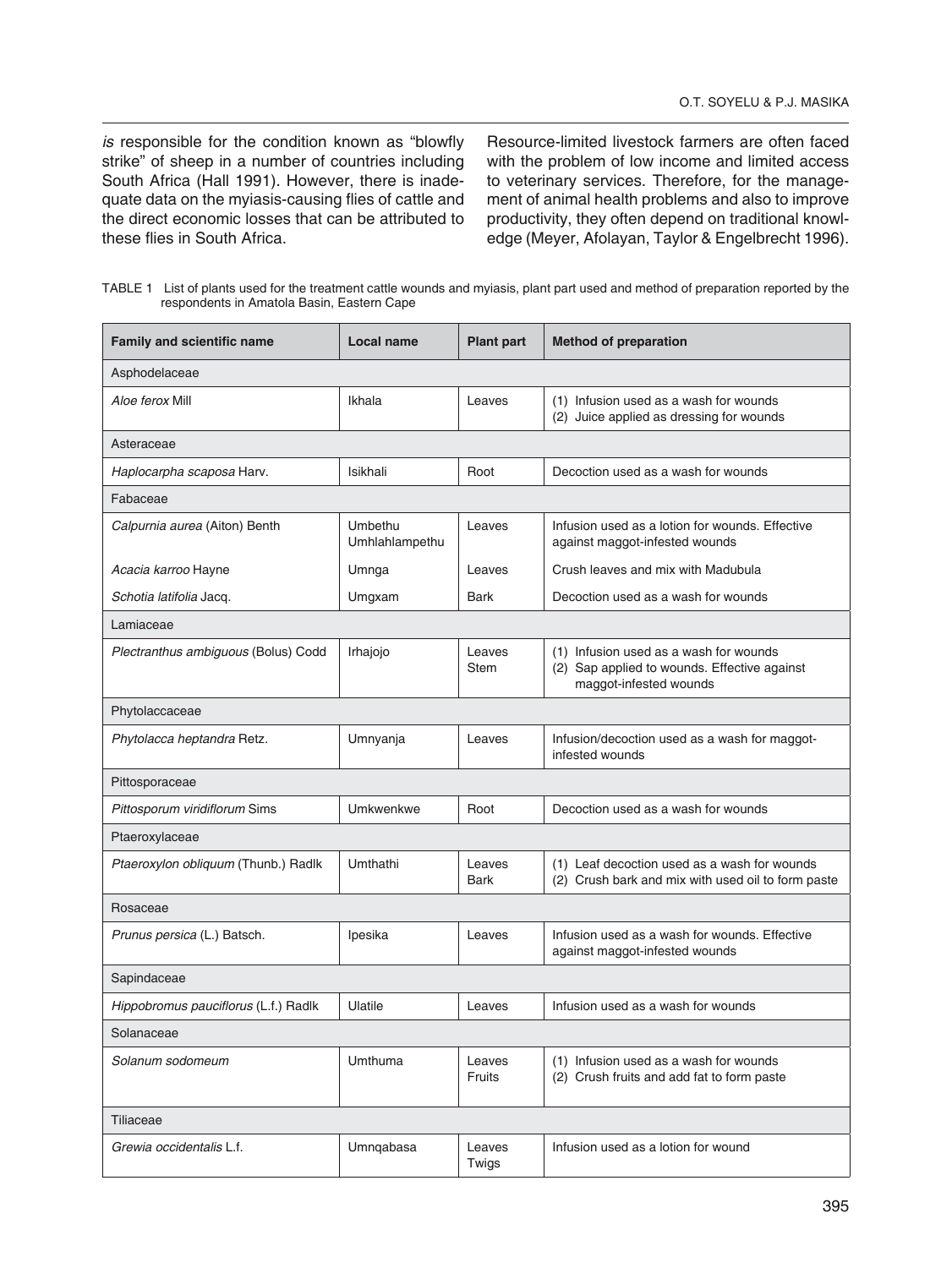In this study, most of the respondents (67.9  %) use traditional remedies to treat cattle wounds and myiasis. Some of these farmers (25.9  %), however, combine the use of traditional remedies with the orthodox medicines. This practice is believed to result into a more effective remedy than using either of the remedies alone. In addition, the combination of remedies is perceived to hasten the healing process thus giving a better result. Masika, Van Averbeke & Sonandi (2000) made a similar observation in a survey among livestock farmers in the central Eastern Cape Province.

In many parts of the world, the majority of ethnoveterinary practices are based on the use of medicinal plants available in the respective localities as compared to the other traditional remedies (Dilshad, Najeeb-ur-Rehmana, Iqbal, Muhammad, Iqbal & Ahmed 2008). A total of 13 plant species belonging to 11 families (Table 1) were reported to be used in the study area for the treatment of cattle wounds and myiasis. The most frequently used of these plants are Aloe ferox Mill. (25.3  %), Prunus persica (L.) Batsch. (25.3  %) and Phytolacca heptandra Retz. (24.1  %). Results from the present study showed that farmers use different plant parts for the treatment of cattle wounds and myiasis. Leaves were reported as the most frequently used plant part constituting 52.9  % of the herbal preparations followed in descending order by the bark (17.6  %), roots and stem (11.8  % each) and fruit (5.9  %).

Herbal remedies are prepared mainly by soaking crushed plant material in water (infusion) but sometimes it was boiled (decoction). Others are prepared as paste and, in some instances, sap from plant parts is squeezed out and applied as a dressing for wounds. Another observation was that more than one method of preparation or plant part could be used in the preparation of these remedies (Table 1). All respondents applied herbal remedies topically on animal wounds, as this is the preferred form of administration employed in the treatment of skin diseases and various forms of skin conditions (Tabuti et al. 2003).

The survey also revealed five non-plant remedies used by the cattle farmers in the study area. 'Madubula' (phenols, cresols and xylenols; Boardman Bros, Stutterheim), a commercial household disinfectant, is the most popularly used product (90.6  %) among the non-plant remedies. The other four products are Dettol (4.8  % Chloroxylenol, 9  % terpineol; Reckitt Benckiser, South Africa), used by 6.3  % of the respondents, 'Zifozonke' (potassium permanganate), used by 18.8  % of the farmers, and petrol and

diesel (hydrocarbons) by 12.5  %. 'Madubula', Dettol and 'Zifozonke' are usually diluted in water before use as a wash for animal wounds. Thereafter, some farmers may decide to apply either petrol or diesel to the affected portion of the animal skin. Farmers claimed that 'Madubula', Dettol and 'Zifozonke' hasten the healing process while petrol and diesel are believed to have the power to expel maggots that are deeply situated in the wounds. However, the rationale behind the acclaimed effectiveness of nonplant materials could be attributed to the disinfectant properties of 'Madubula' and 'Zifozonke' as well as the antiseptic properties of Dettol. Petrol and diesel have also been reported to possibly have an antifeedant effect on the maggots in wounds (Farooq, Iqbal, Mushtaq, Muhammad, Iqbal & Arshad 2008). The repelling odour of the petroleum products, in addition to their anti-feedant property, is believed to lead to starvation and eventual death of maggots. Farmers also manually remove maggots from wounds with their bare hands or by using a tablespoon before the application of the remedies. This practice is considered as a faster way of getting rid of the invading maggots in the wounds.

Respondents prefer and still use traditional remedies because of their greater availability, easy accessibility, low costs and apparent effectiveness. All the medicinal plants, except the peach, Prunus persica, used for the treatment of cattle wounds and myiases are locally available in the bushveld around the study area. The peach is the only plant species reported to be cultivated and was grown by 21.1  % of the respondents, mainly because of its edible fruit. Apart from the aforementioned reasons, respondents also prefer using traditional remedies because they believe the plants are safe to use and that they do not have any side effects on their animals. In addition, there is no need for withdrawal periods before the consumption of meat from animals treated with herbal remedies (Luseba et al. 2007).

In general, knowledge of the respondents on ethnoveterinary remedies was acquired mainly from their parents or grandparents (65.1  %) and neighbours (25  %); only a few learn from their friends and extension agents. It was observed that indigenous knowledge resides mainly with the older generation, as the majority of respondents (85.5  %) were aged 50 years or older. Parents often verbally transfer their knowledge of traditional remedies to their children. However, the younger generation are no longer keen on learning or using this knowledge (Van der Merwe, Swan & Botha 2001). The major concern here is that information given orally might become distorted, and that the cycle of oral transfer from